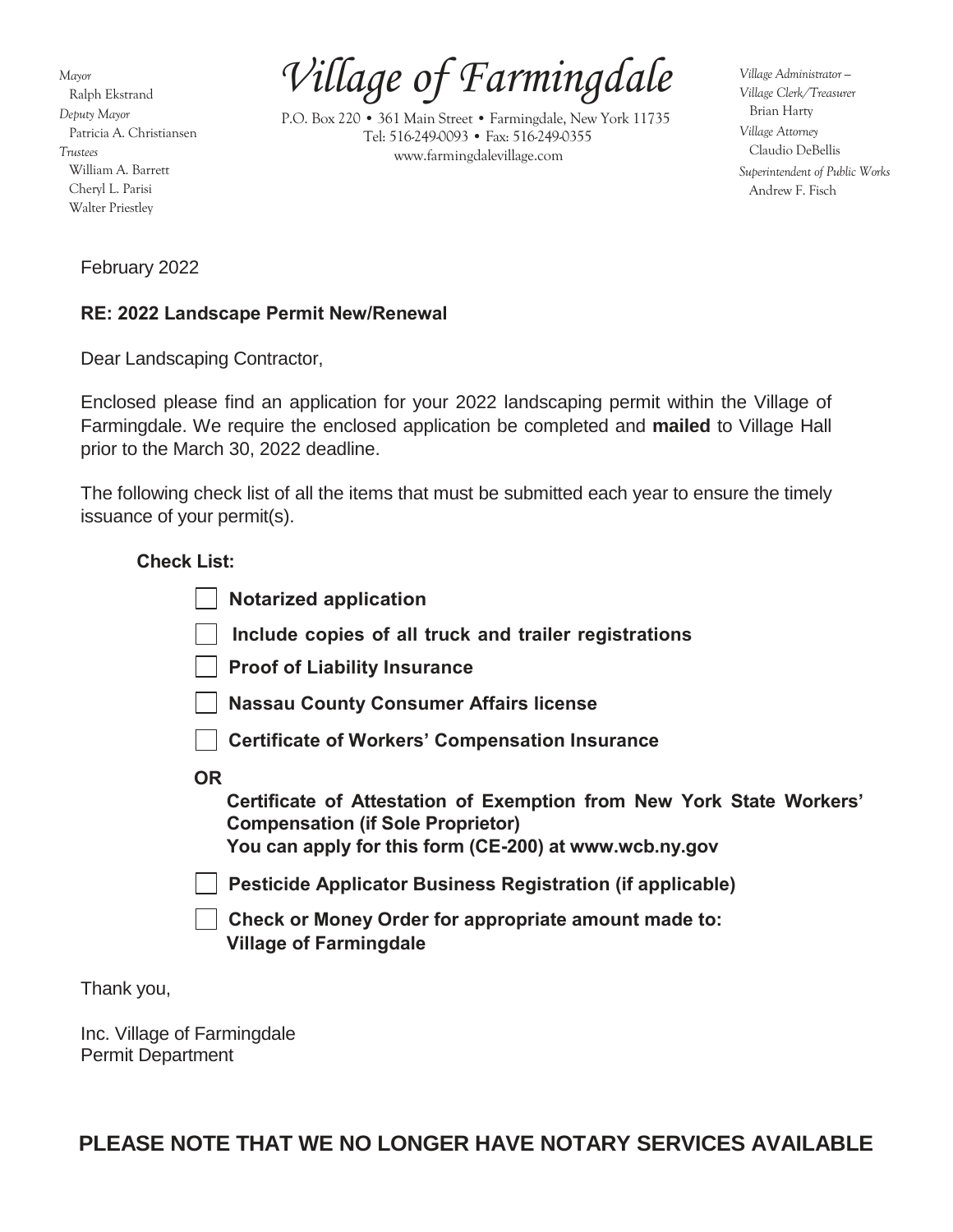# **CHAPTER 57 LANDSCAPING AND SPRAYING**

**Section I** The Code of the Village of Farmingdale is hereby amended by amending Sections 57-1 and 57-2 to read as follows:

# 57-1 LICENSE REQUIRED

No person shall perform any landscaping functions in the Village of Farmingdale without a license obtained from the Board of Trustees of the Village in accordance with this chapter. Landscaping functions, however, may be performed without a license by the owner or occupant of the property on which the work is performed or by the agent or employee of such owner or occupant.

## 57-2 ACTIVITIES REGULATED

The landscaping functions referred to herein shall include but are not limited to the cutting and maintenance of grass, the trimming, pruning and maintenance of shrubs, plants, trees or other foliage, the spraying of chemicals and the removal of trees and/or tree stumps. A person who engages in such landscaping functions shall hereinafter be referred to as a landscaper.

**Section II** This Local Law shall become effective immediately as provided by law.

#### 57-3 WORK DONE WITHOUT LICENSE PROHIBITED; RESPONSIBILITY FOR LICENSE

No landscaper shall perform any landscaping functions within the Village of Farmingdale without first obtaining a license to do so from the Village Board of Trustees. All landscaping work by an unlicensed landscaper is prohibited. No property owner or occupant shall permit any unlicensed landscaper to perform any landscaping function on his or her property. Licenses shall be obtained by the proprietor of the landscape business or by a corporate officer.

#### 57-4 APPLICATION PROCEDURE

Any landscaper desiring a license in accordance with this Article shall make application on forms prescribed by the Village Board of Trustees of the Inc. Village of Farmingdale or their designees.

## 57-5 FEES

Each applicant for a license shall pay a non-refundable application fee with the application in an amount to be established by duly adopted resolution of the Village Board. The applicant shall also pay to the Village Clerk or his or her designee upon the issuance of the license or license fee in an amount to be established by a duly adopted resolution of the Village Board.

# 57-6 EXPIRATION OF LICENSE; RENEWAL

All licenses issued pursuant to this Article shall expire March 31. Licenses may be renewed upon payment of an annual renewal fee in an amount to be established by duly adopted resolution of the Village Board. If the licensee fails to make proper, timely application for renewal, he or she shall be required to reapply and pay the additional license application fee as set forth in the preceding subsection as a non-refundable application fee with the application and the license fee referred to in the above subsection upon the issuance of the license.

## 57-7 CONSPICUOUS POSTING OF THE VILLAGE DECAL

- A. Each applicant shall fix to and display on the **LEFT FRONT FENDER** of each vehicle and on the **LEFT REAR FENDER** of any trailer regularly used in the course of its business an identification decal issued by the Village Clerk.
- B. Every vehicle and/or trailer used by the applicant must display identification decals.
- C. Additional identification decals for vehicles and/or trailers registered to the applicant and used for the purposes as described under this code may be obtained from the Village Clerk for a fee in an amount to be established by a duly adopted resolution of the Village Board.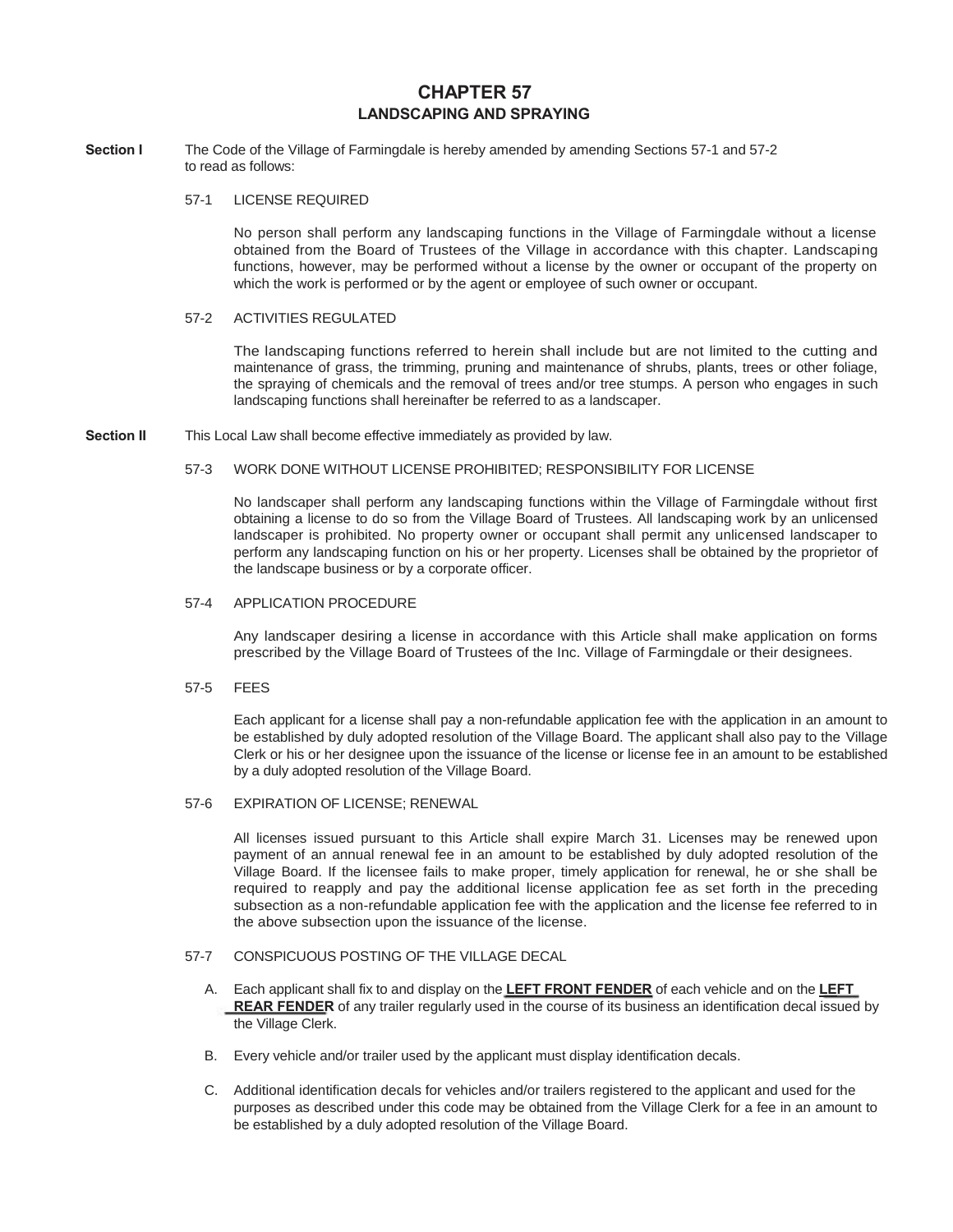## 57-8 REGULATIONS

The following rules and regulations shall apply:

- A. No person shall engage in the application of pesticides and insecticides unless that person has in his possession his certificate, duly issued by the New York State Department of Environmental Control, authorizing him to engage in such activity.
- B. Application of pesticides and insecticides by anyone by means of engine-powered spraying or dusting devices shall take place on any day that landscaping work is permitted. (Monday through Saturday, 8:00 a.m. to 7:30 p.m.)
- C. Landscaping work may be performed by landscapers only during the hours of 8:00 a.m. through 7:30 p.m., Monday through Saturday. **NO LANDSCAPING WORK IS PERMITTED ON SUNDAY'S.**
- D. **NO LANDSCAPER SHALL SCATTER, NOR IN USING ANY MECHANICAL OR ELECTRICAL BLOWER, CAUSE TO BE SCATTERED, ANY GARBAGE, REFUSE, CUTTINGS, LEAVES OR OTHER WASTE MATERIALS ON ANY PUBLIC STREET, ROAD OR PUBLIC PROPERTY WITHOUT REMOVING AND/OR CLEANING THE SAME IMMEDIATELY; NOR SHALL ANY OF SUCH MATERIAL BE ALLOWED TO ENTER ANY STORM DRAINS.**
- E. No one shall spill or dump oil, gasoline or other petroleum products or any pesticides on a public street, road or highway or right-or-way or on the ground. No equipment shall be filled or refilled except over a drop cloth or other device designed to catch and retain any accidental spillage.
- F. All vehicles and trailers are to be properly parked at a minimum of thirty (30) feet from the corner of any intersection. Hazard warning cones are to be placed at the front and rear of any landscaping vehicles and/or trailers that are parked in or alongside the roadway.

## 57-9 PENALTIES FOR OFFENSES

Each and every violation of any provision of this Article or any of the Rules and Regulations promulgated hereunder shall be punishable by a mandatory minimum fine of not less than one hundred dollars (\$100.) for each and every separate offense relating to a violation of this Article. The mandatory minimum fine shall be doubled for each repeated offense.

## 57-10 REVOCATION AND SUSPENSION OF LICENSE

In addition to the penalties set forth in 57-9 of this Article, the Village Board of Trustees may revoke or suspend any license issued pursuant to this Article for good cause shown after notice to the licensee and a public hearing.

57-11 LICENSE TO BE IN POSSESSION OF PERSON PERFORMING WORK

The license issued pursuant to this Article or a photocopy signed by the licensee shall be at all times in the actual possession of the person performing the work at the site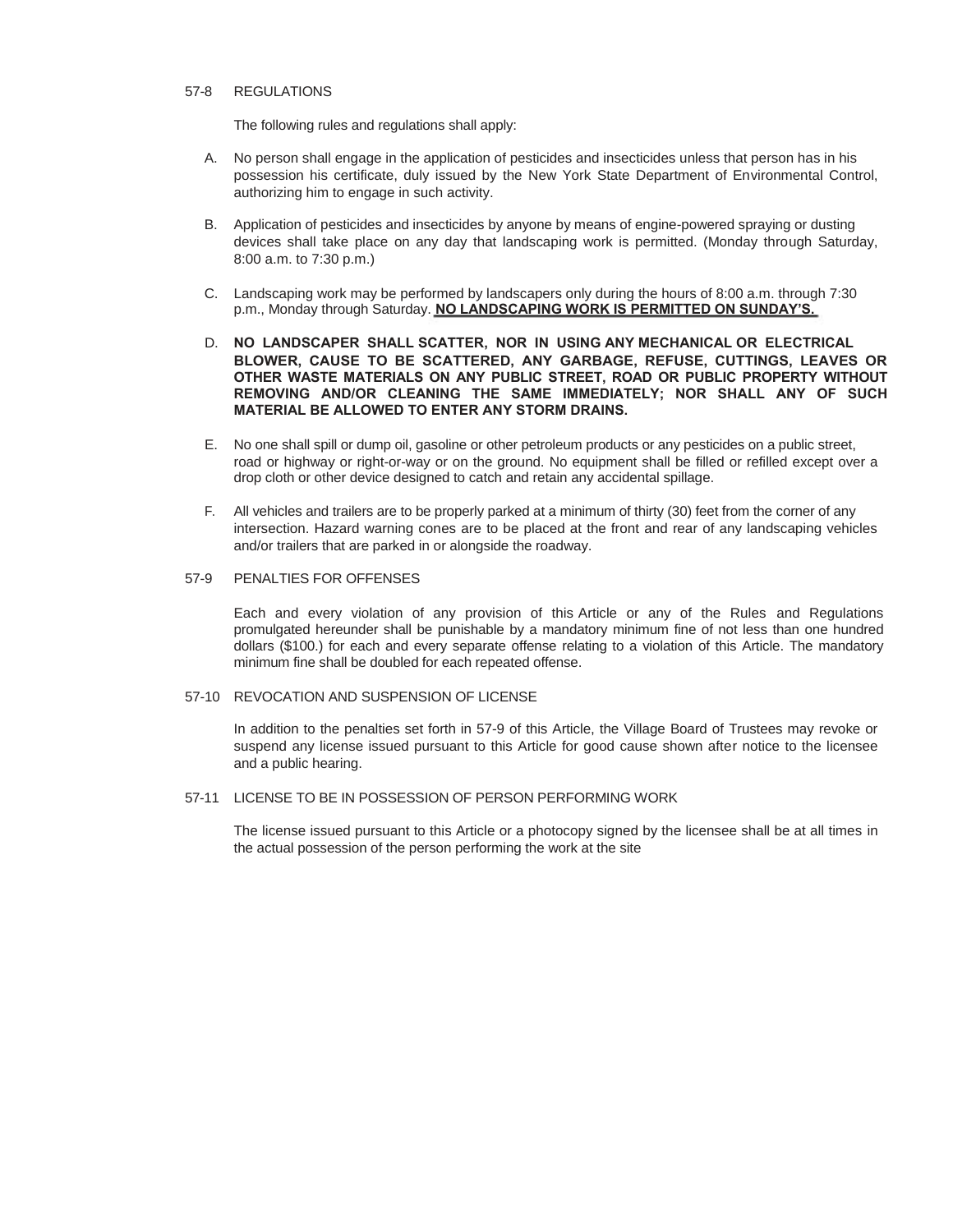New York State Department of Environmental Conservation Division of Water Bureau of Water Resource Management, 4th Floor 625 Broadway, Albany New York 12233-3508 Phone: (518) 402-8086 • Fax: (518) 402-9029 Joe Martens Website: [www.dec.ny.gov](http://www.dec.ny.gov/) Commissioner

Dear Municipality:

The 2010 NYS Dishwasher Detergent and Nutrient Runoff Law includes provisions covering the sale and use of fertilizers containing phosphorus which become effective on January 1, 2012.

The law:

- Prohibits use of fertilizer containing phosphorus on non-agricultural lawns and turf, except where a new lawn is being established or where a soil test indicates the need for additional phosphorus.
- Prohibits application of any fertilizer for non-farm use between December 1St and April 1St Restricts application of any fertilizer within 20 feet of a water body or on paved surfaces, with limited exceptions.
- Requires that retailers display phosphorus-containing fertilizers separately from nonphosphorus fertilizers and post an educational sign where the phosphorus fertilizer is displayed.

The provisions of this new law may require a change in municipal best management practices, and operating procedures. DEC encourages municipal staff to familiarize themselves with the law and plan ahead to comply.

Phosphorus causes impairments in over 100 waterbodies in New York State. These requirements will result in reducing the amount of phosphorus in storm.water runoff and improve water quality in these affected waterbodies.

For full information about the law please visit http://www.dec.ny.gov/chemical/67239.html.

Sincerely,

Robert M. Capowski, P.E. Watershed Implementation Section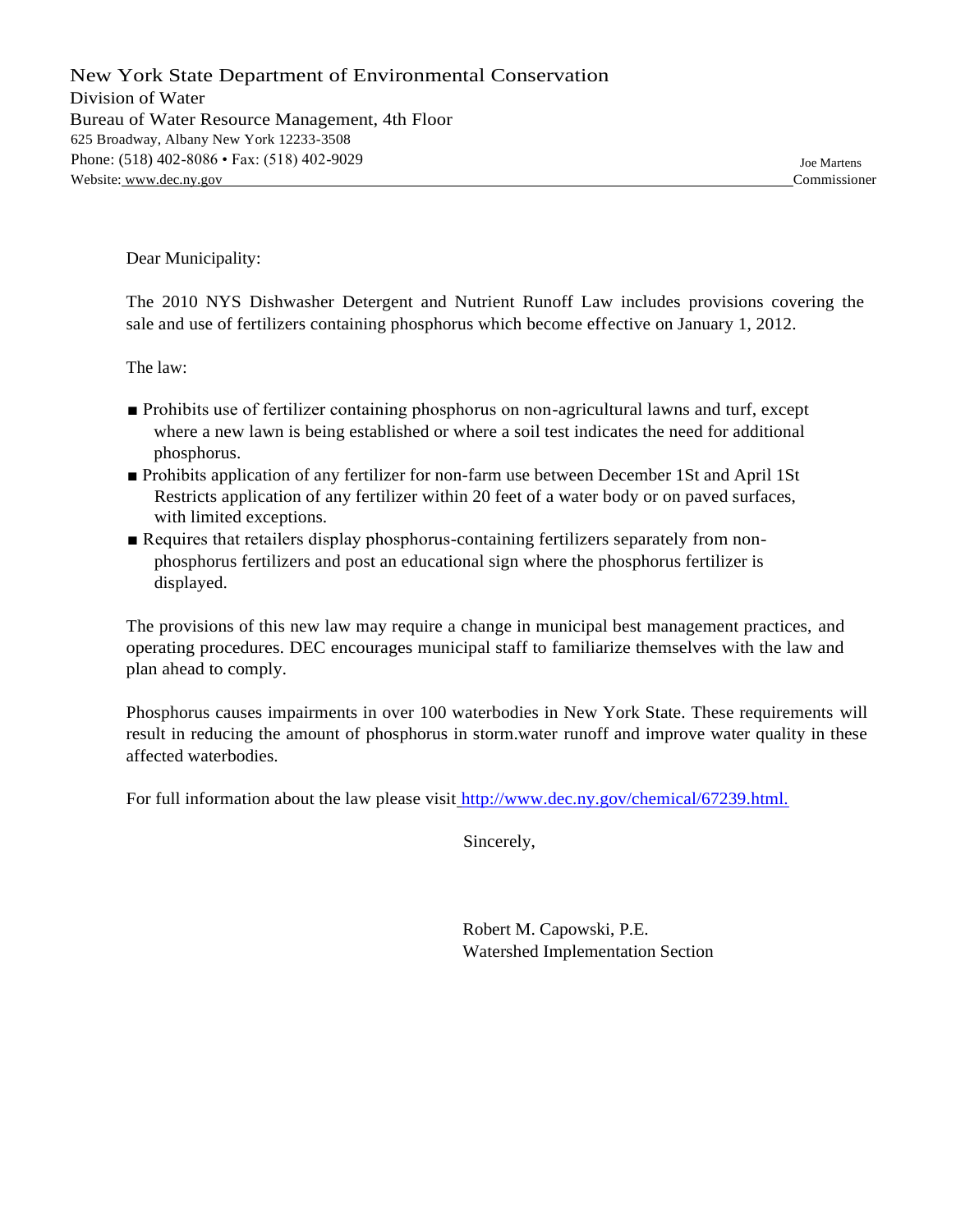| Date ______________                                                                                                                                                                                  | - Valid from April $1st$ to March 31 $st$ -                                                                             |                                                                  |
|------------------------------------------------------------------------------------------------------------------------------------------------------------------------------------------------------|-------------------------------------------------------------------------------------------------------------------------|------------------------------------------------------------------|
|                                                                                                                                                                                                      |                                                                                                                         | Permit #'s __________________<br>Fee Paid <u>_______________</u> |
| <b>FEES: \$100 plus VEHICLE FEE \$25 PER TRUCK, \$25 PER TRAILER</b>                                                                                                                                 |                                                                                                                         |                                                                  |
|                                                                                                                                                                                                      |                                                                                                                         |                                                                  |
|                                                                                                                                                                                                      |                                                                                                                         |                                                                  |
| Is the applicant, or if a co-partnership or corporation, are the partners or officers therein citizens of the United States?<br>$\Box$ Yes<br>$\Box$ No                                              |                                                                                                                         |                                                                  |
| Does Entity intend on using pesticides? □ Yes<br>If Yes, a valid D.E.C. Certificate must be attached to application.                                                                                 | l INo                                                                                                                   |                                                                  |
|                                                                                                                                                                                                      |                                                                                                                         |                                                                  |
|                                                                                                                                                                                                      |                                                                                                                         |                                                                  |
|                                                                                                                                                                                                      |                                                                                                                         |                                                                  |
| Has the applicant, or any partner or officer of the applicant ever been convicted of any felonies or misdemeanors?                                                                                   |                                                                                                                         |                                                                  |
| <b>PYes</b>                                                                                                                                                                                          |                                                                                                                         |                                                                  |
|                                                                                                                                                                                                      |                                                                                                                         |                                                                  |
| PLEASE NOTE: A Certificate of Insurance naming the Village of Farmingdale as the additional insured must be included<br>in the application. Insurance coverage must be for a minimum of \$1,000,000. |                                                                                                                         |                                                                  |
|                                                                                                                                                                                                      |                                                                                                                         |                                                                  |
| <b>Name</b>                                                                                                                                                                                          | <b>Address</b>                                                                                                          | Date of Birth                                                    |
|                                                                                                                                                                                                      |                                                                                                                         |                                                                  |
|                                                                                                                                                                                                      |                                                                                                                         |                                                                  |
|                                                                                                                                                                                                      |                                                                                                                         |                                                                  |
|                                                                                                                                                                                                      |                                                                                                                         |                                                                  |
| FOR PARTNERSHIPS: List names and addresses of owners:                                                                                                                                                |                                                                                                                         |                                                                  |
| <b>Name</b><br><b>Address</b>                                                                                                                                                                        |                                                                                                                         | Date of Birth                                                    |
|                                                                                                                                                                                                      |                                                                                                                         |                                                                  |
| FOR INDIVIDUAL PROPRIETORSHIPS: List name and address of owner:                                                                                                                                      | <u> 1999 - Johann Harry Harry Harry Harry Harry Harry Harry Harry Harry Harry Harry Harry Harry Harry Harry Harry H</u> |                                                                  |
| <b>Name</b><br><b>Address</b>                                                                                                                                                                        |                                                                                                                         | Date of Birth                                                    |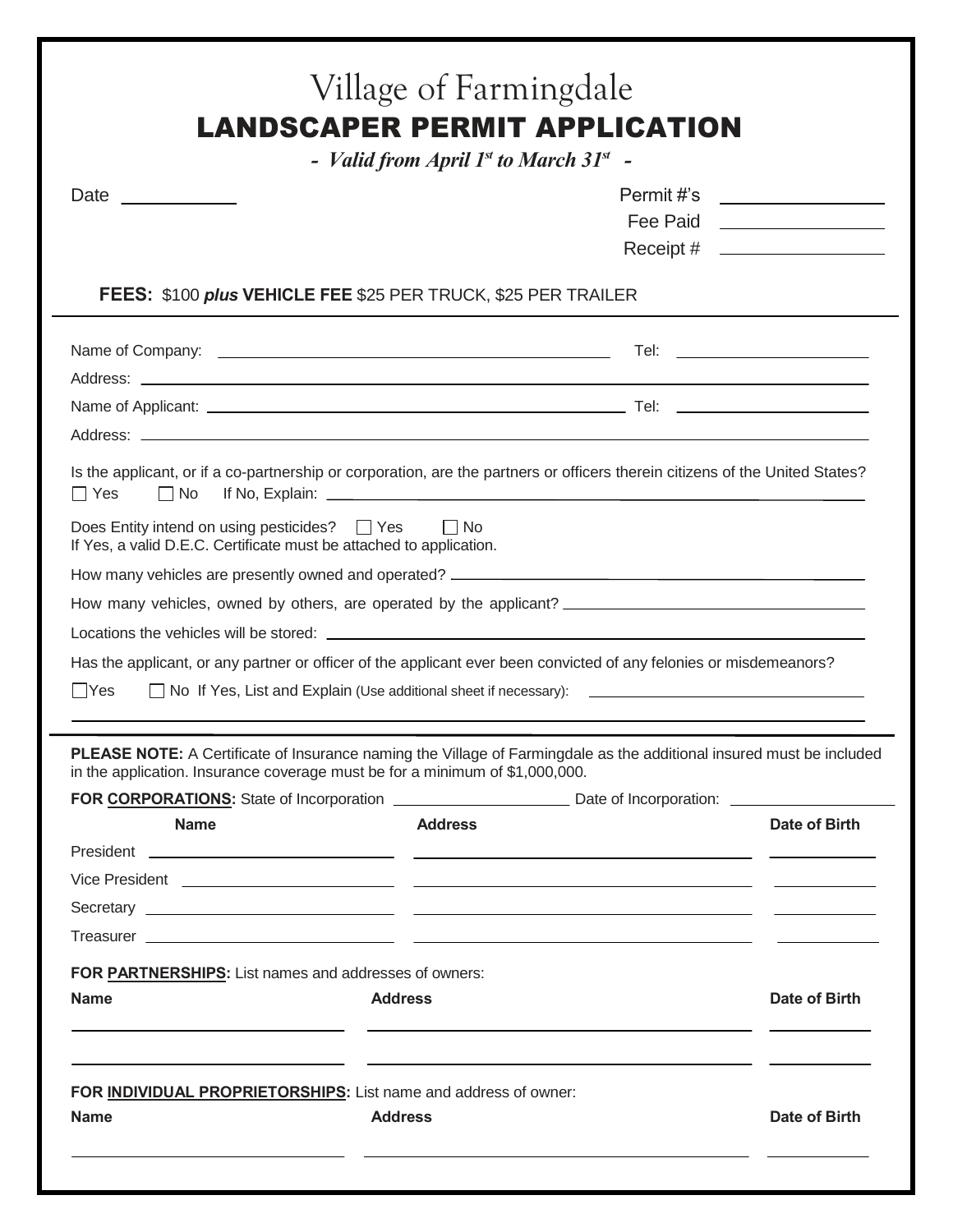| In consideration of the granting of the Permit hereby applied for, the applicant agrees that service made by the<br>Village of Farmingdale or any Department, thereof, upon the person to whom such permit is issued by<br>leaving a copy of any such Paper, Notice, Letter, Summons, Complaint, or Legal Process at the address<br>herewith given and it is further agreed by the Applicants that they will conform with all rules and regulations of<br>the Village of Farmingdale governing Landscapers. |
|-------------------------------------------------------------------------------------------------------------------------------------------------------------------------------------------------------------------------------------------------------------------------------------------------------------------------------------------------------------------------------------------------------------------------------------------------------------------------------------------------------------|
| <b>STATE OF NEW YORK</b><br><b>COUNTY OF NASSAU</b>                                                                                                                                                                                                                                                                                                                                                                                                                                                         |
| being duly sworn, deposes and says that (s) he is the<br>Name of Applicant<br>Title                                                                                                                                                                                                                                                                                                                                                                                                                         |
| described in the foregoing application, and that (s) he makes the said<br>of<br>Name of Company                                                                                                                                                                                                                                                                                                                                                                                                             |
| application on behalf of the Company/Corporation/Entity; that the answers to the questions and other                                                                                                                                                                                                                                                                                                                                                                                                        |
| statements contained therein is true of his own knowledge and belief, and that he or she signed the                                                                                                                                                                                                                                                                                                                                                                                                         |
| foregoing application, for, and on behalf of the said Company/Corporation/Entity.                                                                                                                                                                                                                                                                                                                                                                                                                           |
|                                                                                                                                                                                                                                                                                                                                                                                                                                                                                                             |
| Applicant's Signature                                                                                                                                                                                                                                                                                                                                                                                                                                                                                       |
|                                                                                                                                                                                                                                                                                                                                                                                                                                                                                                             |
| To be completed by a Notary Public<br>$\sim$ $\sim$ $\sim$ $\sim$ $\sim$ $\sim$ $\sim$ $\sim$                                                                                                                                                                                                                                                                                                                                                                                                               |
| Notary Public                                                                                                                                                                                                                                                                                                                                                                                                                                                                                               |
| <b>FOR OFFICE USE ONLY</b>                                                                                                                                                                                                                                                                                                                                                                                                                                                                                  |
| Police Department Records Check: National Accords of the Check of the Check of the Check of the Check of the Check of the Check of the Check of the Check of the Check of the Check of the Check of the Check of the Check of                                                                                                                                                                                                                                                                               |
| Insurance certificate attached and appropriate: D.E.C. Certificate attached                                                                                                                                                                                                                                                                                                                                                                                                                                 |
| Yes _______________________Not Applicable                                                                                                                                                                                                                                                                                                                                                                                                                                                                   |
| At the Board of Trustees meeting held on <b>Commission</b> , the application was                                                                                                                                                                                                                                                                                                                                                                                                                            |
| Approved: 2000 Disapproved: 2000 Disapproved: 2000 Disapproved: 2000 Disapproved: 2000 Disapproved: 2000 Disapproved:                                                                                                                                                                                                                                                                                                                                                                                       |
| Approved with stipulations: <b>Engine and Service Contract and Service Contract and Service Contract Approved With Stipulations:</b>                                                                                                                                                                                                                                                                                                                                                                        |
| Decal Numbers issued: <u>example and the set of the set of the set of the set of the set of the set of the set of the set of the set of the set of the set of the set of the set of the set of the set of the set of the set of </u>                                                                                                                                                                                                                                                                        |
|                                                                                                                                                                                                                                                                                                                                                                                                                                                                                                             |